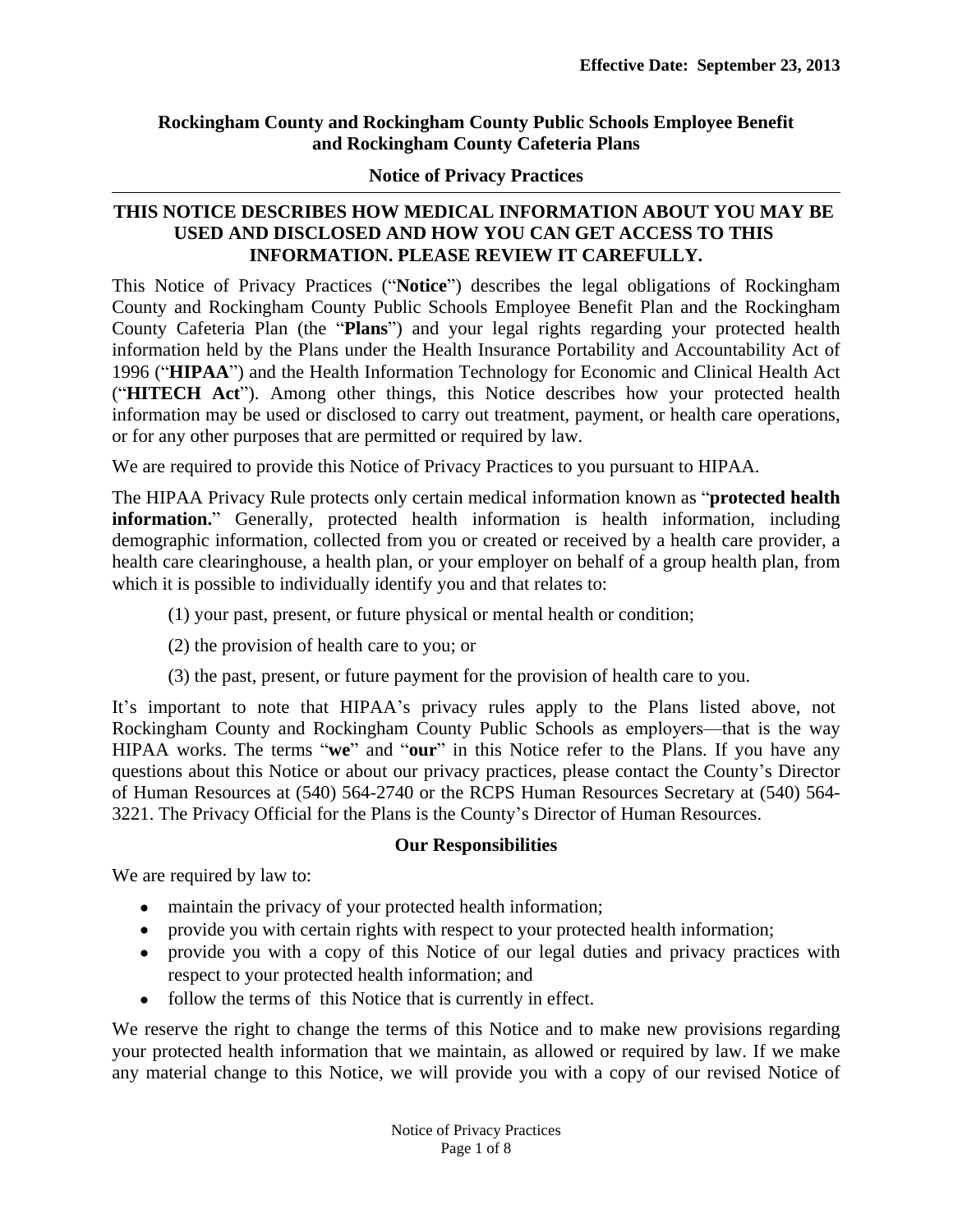Privacy Practices by posting a copy of the current notice on our websites, [www.rockinghamcountyva.gov](http://www.rockinghamcountyva.gov) and [www.rockingham.k12.va.us.](http://www.rockingham.k12.va.us)

### **How the Plans are Operated**

The Plans themselves do not have employees. Therefore either County or RCPS employees or a third party administrator administer the Plans. Currently, for example, Anthem Blue Cross Blue Shield administers our major medical plan. Third party administrators administer the Plans in a way similar to the way a commercial health insurance company would administer an insured health plan. We have provisions in our contracts with the third party administrators requiring them to keep your protected health information confidential. When County or RCPS employees conduct plan administration functions on behalf of the Plans, they are acting as an administrator of the Plans. These Plan administrators keep your protected health information separate and do not share it with other departments of the Plan Sponsors except in very limited cases described in this Notice.

# **How We May Use and Disclose Your Protected Health Information**

Under the law, we may use or disclose your protected health information under certain circumstances without your permission. The following categories describe the different ways that we may use and disclose your protected health information. For each category of uses or disclosures we will explain what we mean and present some examples. Not every use or disclosure in a category will be listed. However, all of the ways we are permitted to use and disclose information will fall within one of the categories. Remember, the "we" we are talking about below is the Plan's third party administrator or selected employees in the County or RCPS Human Resources Departments.

- *►* **For Treatment.** We may use or disclose protected health information to assist health care providers, such as a hospital or physician, in treating you. We do not plan to make disclosures "for treatment" purposes. However, if necessary, the Plans may make such disclosures without your authorization
- *►* **For Payment.** Our third party administrators (like Anthem) will use your protected health information to pay claims from providers for any treatment and services provided to you that are covered by the Plans or to process payments from your health care reimbursement benefit. Payment also includes using or disclosing information to make determinations on disputed claims, to determine eligibility for benefits, and to coordinate benefits.
	- For example, we may tell your health care provider about your medical history to determine whether a particular treatment is experimental, investigational, or medically necessary, or to determine whether the Plans will cover the treatment.

Payment also includes making decisions regarding cost sharing and responsibility for paying a claim or obtaining reimbursement, examining medical necessity, obtaining payment under stop loss insurance, and conducting utilization review.

 For example, you may have a question regarding payment of a claim. We may need to access your claim information to assist in answering questions necessary to ensure the payment of the claim.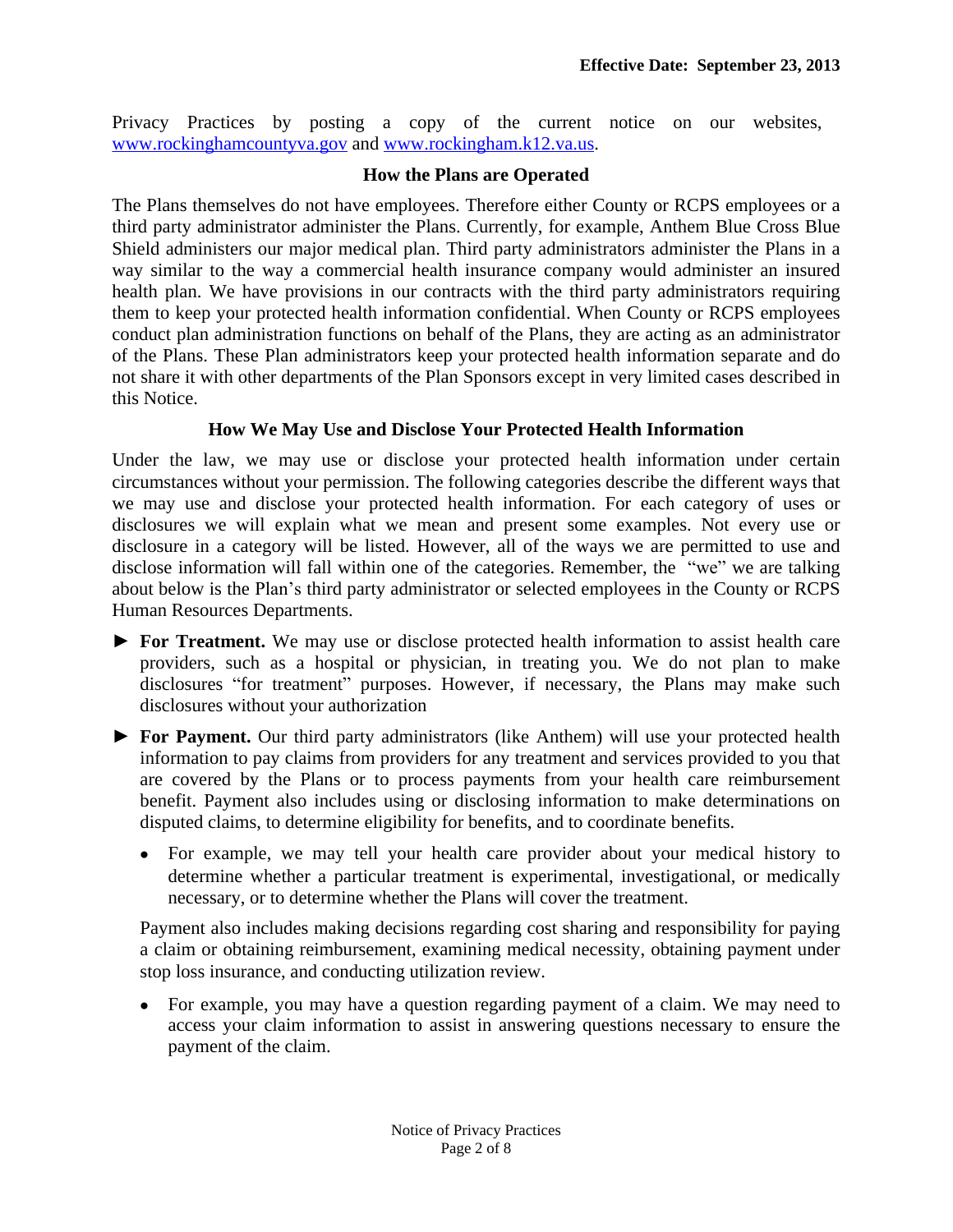- ► **For Health Care Operations.** We may use and disclose your protected health information for other Plan operations. These uses and disclosures are necessary to run the Plans. For example, we may use medical information in connection with conducting quality assessment and improvement activities; underwriting, premium rating, and other activities relating to Plan coverage; submitting claims for stop-loss (or excess-loss) coverage; conducting or arranging for medical review, legal services, audit services, and fraud and abuse detection programs; business planning and development such as cost management; and business management and general Plan administrative activities. However, we will not use your genetic information for underwriting purposes.
- ► **Treatment Alternatives or Health-Related Benefits and Services.** We may use and disclose your protected health information to send you information about treatment alternatives or other health-related benefits and services that might be of interest to you.
- ► **To Business Associates.** We may contract with individuals or entities known as Business Associates to perform various functions on our behalf or to provide certain types of services. In order to perform these functions or to provide these services, Business Associates will receive, create, maintain, transmit, use, and/or disclose your protected health information, but only after they agree in writing with us to implement appropriate safeguards regarding your protected health information. For example, we may disclose your protected health information to a Business Associate to process your claims for Plan benefits or to provide support services, such as utilization management, pharmacy benefit management, or subrogation, but only after the Business Associate enters into a Business Associate contract with us.
- ► **As Required by Law.** We will disclose your protected health information when required to do so by federal, state, or local law. For example, we may disclose your protected health information when required by national security laws or public health disclosure laws.
- ► **To Avert a Serious Threat to Health or Safety.** We may use and disclose your protected health information when necessary to prevent a serious threat to your health and safety, or the health and safety of the public or another person. Any disclosure, however, would only be to someone able to help prevent the threat. For example, we may disclose your protected health information in a proceeding regarding the licensure of a physician.
- ► **To Plan Sponsors.** For the purpose of administering the Plans, we may disclose to certain employees of the Employer protected health information. However, those employees will only use or disclose that information as necessary to perform plan administration functions or as otherwise required by HIPAA, unless you have authorized further disclosures. Your protected health information cannot be used for employment purposes without your specific authorization.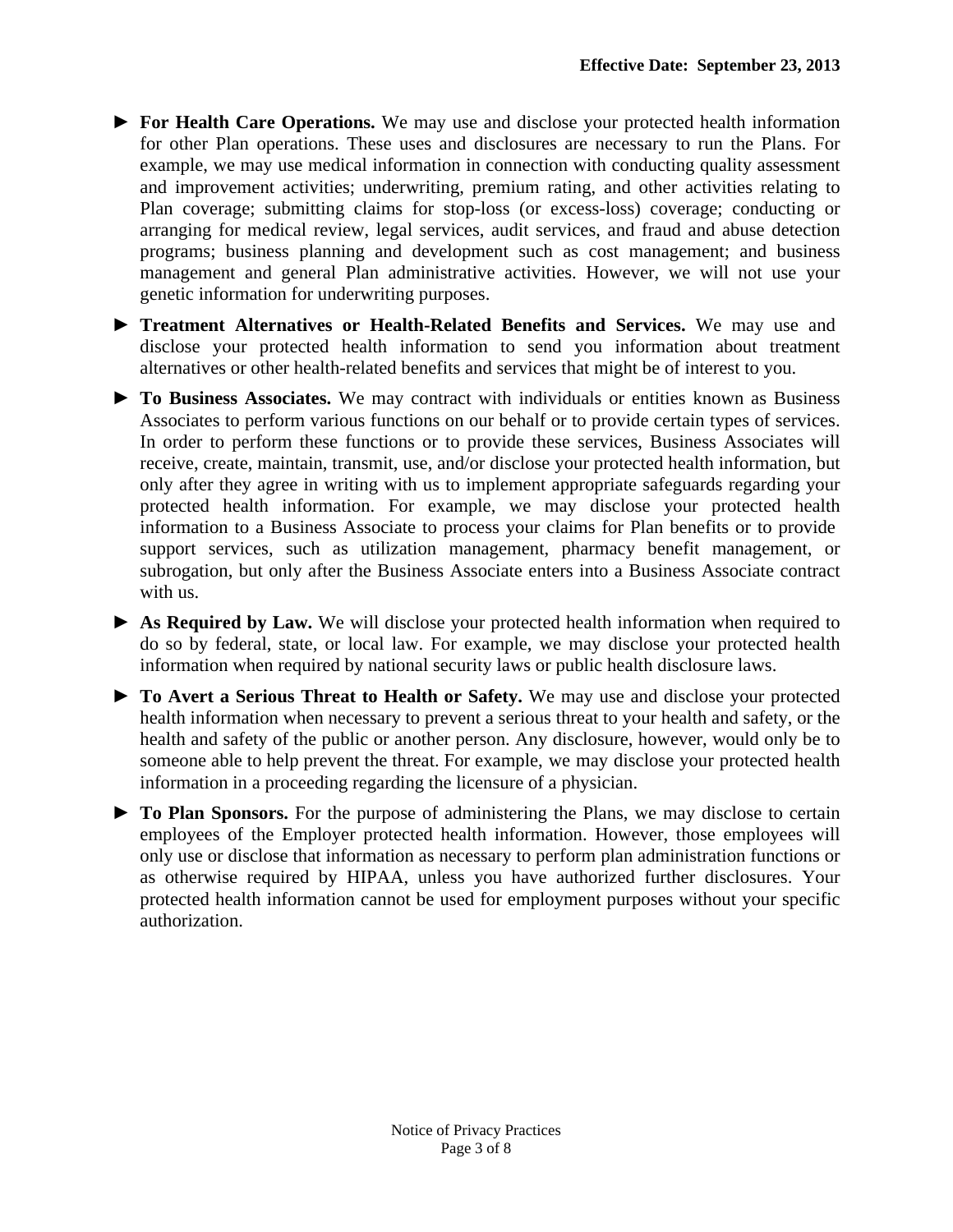### **Special Situations**

In addition to the above, the following categories describe other possible ways that we may use and disclose your protected health information without your specific authorization. For each category of uses or disclosures, we will explain what we mean and present some examples. Not every use or disclosure in a category will be listed. However, all of the ways we are permitted to use and disclose information will fall within one of the categories.

- ► **Organ and Tissue Donation.** If you are an organ donor, we may release your protected health information after your death to organizations that handle organ procurement or organ, eye, or tissue transplantation or to an organ donation bank, as necessary to facilitate organ or tissue donation and transplantation.
- ► **Military.** If you are a member of the armed forces, we may release your protected health information as required by military command authorities. We may also release protected health information about foreign military personnel to the appropriate foreign military authority.
- ► **Workers' Compensation.** We may release your protected health information for workers' compensation or similar programs, but only as authorized by, and to the extent necessary to comply with, laws relating to workers' compensation and similar programs that provide benefits for work-related injuries or illness.
- ► **Public Health Risks.** We may disclose your protected health information for public health activities. These activities generally include the following:
	- to prevent or control disease, injury, or disability;
	- to report births and deaths;
	- to report child abuse or neglect;
	- to report reactions to medications or problems with products;
	- to notify people of recalls of products they may be using;
	- to notify a person who may have been exposed to a disease or may be at risk for contracting or spreading a disease or condition; and
	- to notify the appropriate government authority if we believe that a patient has been the victim of abuse, neglect, or domestic violence. We will only make this disclosure if you agree, or when required or authorized by law.
- ► **Health Oversight Activities.** We may disclose your protected health information to a health oversight agency for activities authorized by law. These oversight activities include, for example, audits, investigations, inspections, and licensure. These activities are necessary for the government to monitor the health care system, government programs, and compliance with civil rights laws.
- ► **Lawsuits and Disputes.** If you are involved in a lawsuit or a dispute, we may disclose your protected health information in response to a court or administrative order. We may also disclose your protected health information in response to a subpoena, discovery request, or other lawful process by someone involved in a legal dispute, but only if efforts have been made to tell you about the request or to obtain a court or administrative order protecting the information requested.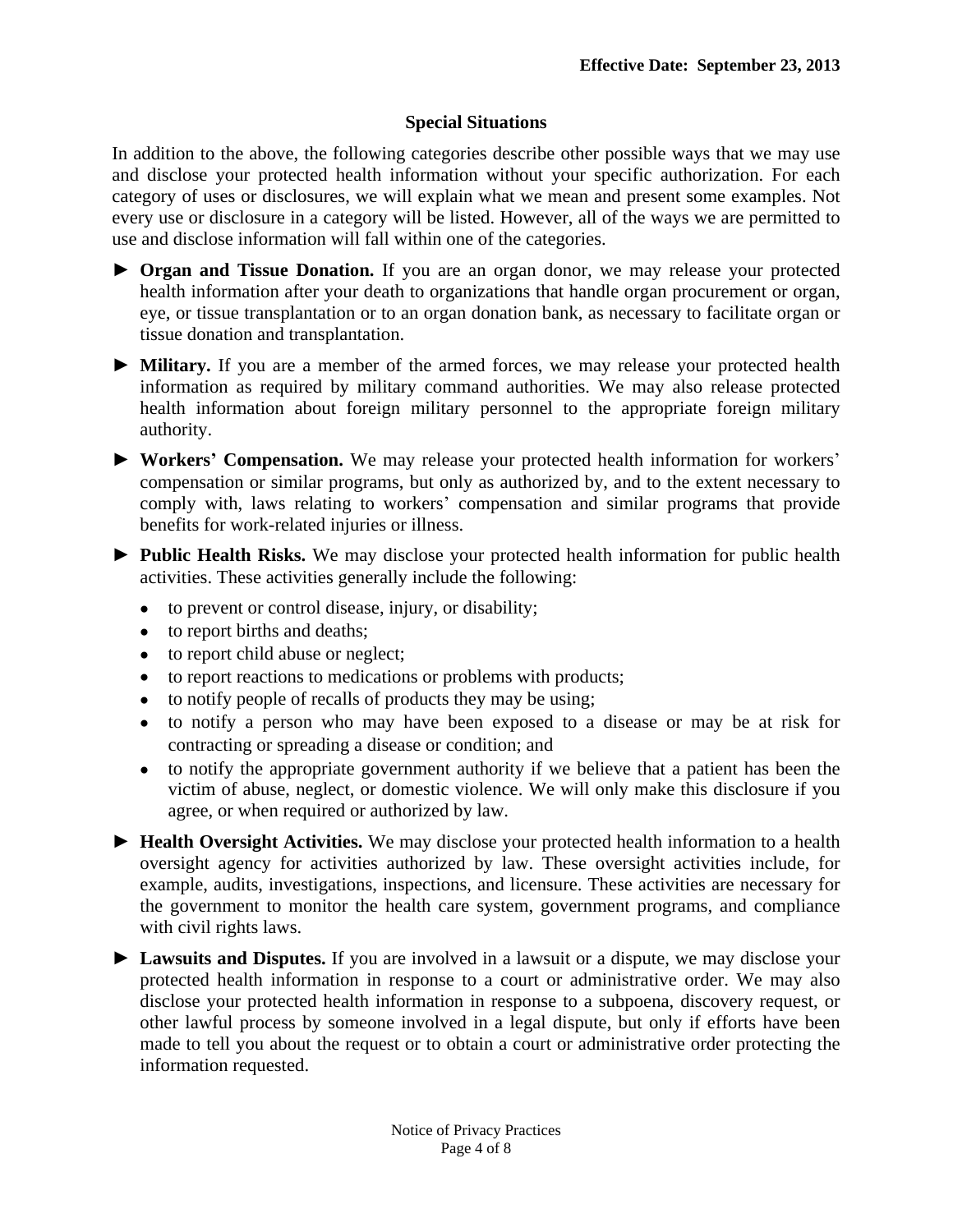► **Law Enforcement.** We may disclose your protected health information if asked to do so by a law enforcement official:

- in response to a court order, subpoena, warrant, summons, or similar process;
- to identify or locate a suspect, fugitive, material witness, or missing person;
- about the victim of a crime if, under certain limited circumstances, we are unable to obtain the victim's agreement;
- about a death that we believe may be the result of criminal conduct; or
- about criminal conduct.
- ► **Coroners, Medical Examiners, and Funeral Directors**. We may release protected health information to a coroner or medical examiner. This may be necessary, for example, to identify a deceased person or determine the cause of death. We may also release medical information about patients to funeral directors, as necessary to carry out their duties.
- ► **National Security and Intelligence Activities**. We may release your protected health information to authorized federal officials for intelligence, counterintelligence, and other national security activities authorized by law.
- ► **Inmates**. If you are an inmate of a correctional institution or are in the custody of a lawenforcement official, we may disclose your protected health information to the correctional institution or law-enforcement official if necessary (1) for the institution to provide you with health care; (2) to protect your health and safety or the health and safety of others; or (3) for the safety and security of the correctional institution.
- ► **Research**. We may disclose your protected health information to researchers when:
	- 1. the individual identifiers have been removed; or
	- 2. when an institutional review board or privacy board has (a) reviewed the research proposal and (b) established protocols to ensure the privacy of the requested information, and approves the research.

#### **Required Disclosures**

The following is a description of disclosures of your protected health information we are required to make.

- ► **Government Audits**. We are required to disclose your protected health information to the Secretary of the United States Department of Health and Human Services when the Secretary is investigating or determining our compliance with the HIPAA privacy rule.
- ► **Disclosures to You**. When you request, we are required to disclose to you the portion of your protected health information that contains medical records, billing records, and any other records used to make decisions regarding your health care benefits. We are also required, when requested, to provide you with an accounting of most disclosures of your protected health information if the disclosure was for reasons other than for treatment, payment, or health care operations, and if the protected health information was not disclosed pursuant to your individual authorization.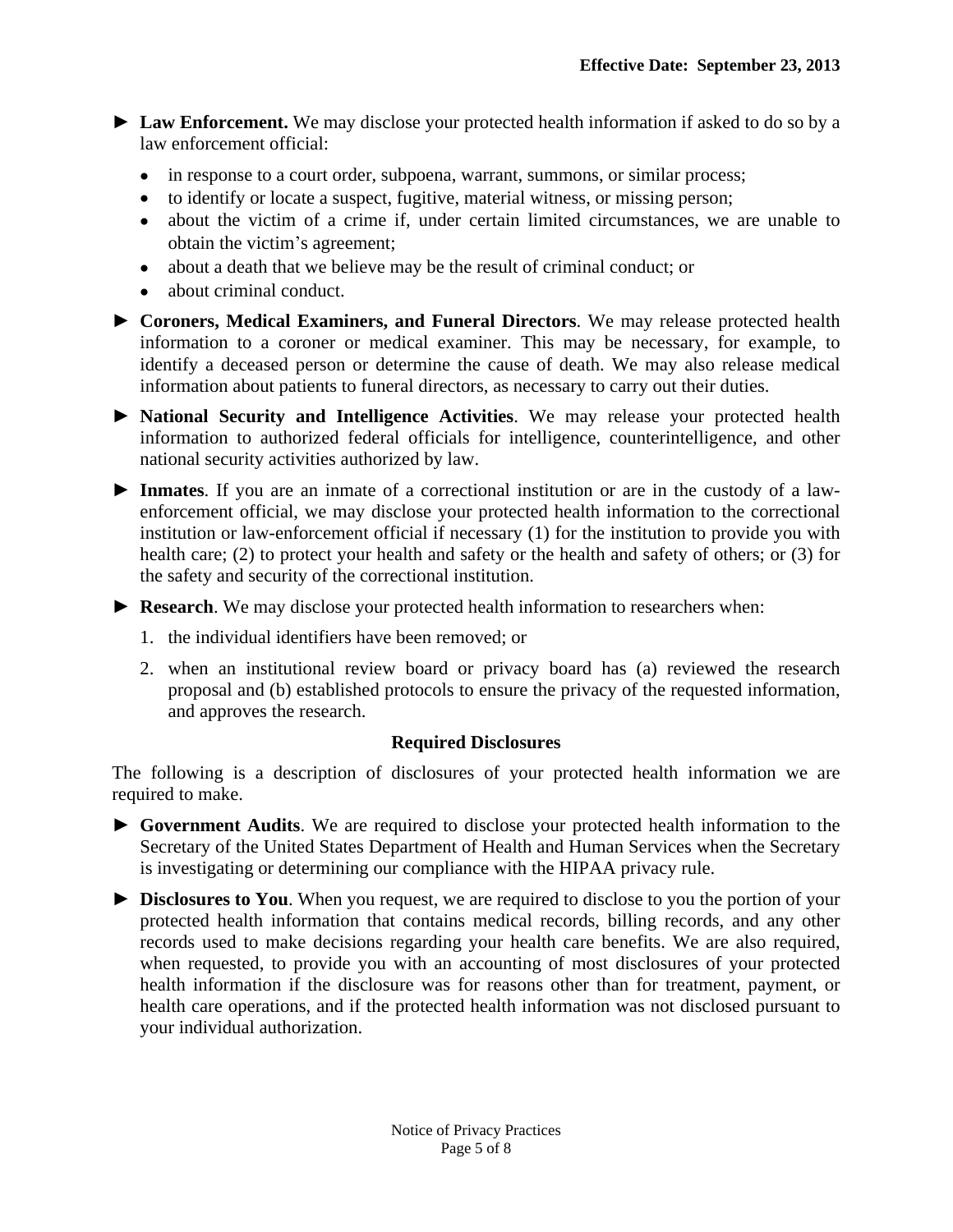### **Other Disclosures**

- ► **Personal Representatives**. We will disclose your protected health information to individuals authorized by you, or to an individual designated as your personal representative, attorney-infact, etc., so long as you provide us with a written notice/authorization and any supporting documents (i.e., power of attorney). Note: Under the HIPAA privacy rule, we do not have to disclose information to a personal representative if we have a reasonable belief that:
	- (1) you have been, or may be, subjected to domestic violence, abuse, or neglect by such person;
	- (2) treating such person as your personal representative could endanger you; or
	- (3) in the exercise of professional judgment, it is not in your best interest to treat the person as your personal representative.
- ► **Spouses and Other Family Members**. With only limited exceptions, we will send all mail to the employee. This includes mail relating to the employee's spouse and other family members who are covered under the Plans, and includes mail with information on the use of Plan benefits by the employee's spouse and other family members and information on the denial of any Plan benefits to the employee's spouse and other family members. If a person covered under the Plans has requested Restrictions or Confidential Communications (see below under "Your Rights"), and if we have agreed to the request, we will send mail as provided by the request for Restrictions or Confidential Communications.
- ► **Authorizations**. Other uses or disclosures of your protected health information not described above will only be made with your written authorization. For example, in general and subject to specific conditions, we will not use or disclose your psychiatric notes; we will not use or disclose your protected health information for marketing; and we will not sell your protected health information, unless you give us a written authorization. You may revoke written authorizations at any time, so long as the revocation is in writing. Once we receive your written revocation, it will only be effective for future uses and disclosures. It will not be effective for any information that may have been used or disclosed in reliance upon the written authorization and prior to receiving your written revocation.

# **Your Rights**

You have the following rights with respect to your protected health information:

► **Right to Inspect and Copy.** You have the right to inspect and copy certain protected health information that may be used to make decisions about your Plan benefits. If the information you request is maintained electronically, and you request an electronic copy, we will provide a copy in the electronic form and format you request, if the information can be readily produced in that form and format; if the information cannot be readily produced in that form and format, we will work with you to come to an agreement on form and format. If we cannot agree on an electronic form and format, we will provide you with a paper copy.

To inspect and copy your protected health information, you must submit your request in writing to Director of Human Resources, County of Rockingham, 20 East Gay Street, Post Office Box 1252, Harrisonburg, Virginia 22803, (540) 564-2740. If you request a copy of the information, we may charge a reasonable fee for the costs of copying, mailing, or other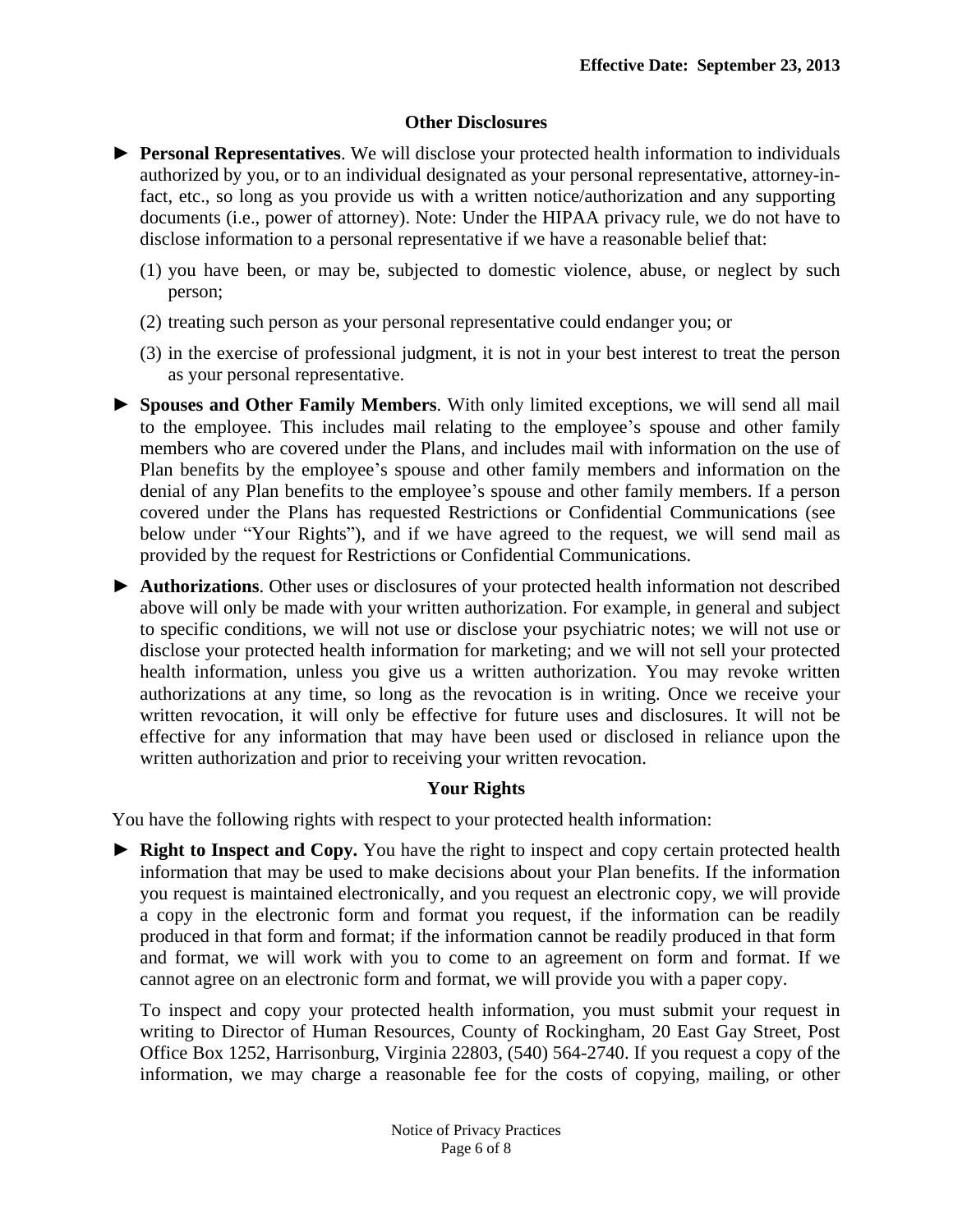supplies associated with your request.

We may deny your request to inspect and copy in certain very limited circumstances. If you are denied access to your medical information, you may request that the denial be reviewed by submitting a written request to the County's Director of Human Resources*.*

► **Right to Amend.** If you feel that the protected health information we have about you is incorrect or incomplete, you may ask us to amend the information. You have the right to request an amendment for as long as the information is kept by or for the Plans.

To request an amendment, your request must be made in writing and submitted to the County 's Director of Human Resources, (540) 564-2740*.* In addition, you must provide a reason that supports your request.

We may deny your request for an amendment if it is not in writing or does not include a reason to support the request. In addition, we may deny your request if you ask us to amend information that:

- is not part of the medical information kept by or for the Plans;
- was not created by us, unless the person or entity that created the information is no longer available
- to make the amendment;
- is not part of the information that you would be permitted to inspect and copy; or
- is already accurate and complete.

If we deny your request, you have the right to file a statement of disagreement with us and any future disclosures of the disputed information will include your statement.

► **Right to an Accounting of Disclosures.** You have the right to request an "accounting" of certain disclosures of your protected health information. The accounting will not include (1) disclosures for purposes of treatment, payment, or health care operations; (2) disclosures made to you; (3) disclosures made pursuant to your authorization; (4) disclosures made to friends or family in your presence or because of an emergency; (5) disclosures for national security purposes; and (6) disclosures incidental to otherwise permissible disclosures.

To request this list or accounting of disclosures, you must submit your request in writing to the County's Director of Human Resources*.* Your request must state the time period you want the accounting to cover, which may not be longer than six years before the date of the request. Your request should indicate in what form you want the list (for example, paper or electronic). The first list you request within a 12-month period will be provided free of charge. For additional lists, we may charge you for the costs of providing the list. We will notify you of the cost involved and you may choose to withdraw or modify your request at that time before any costs are incurred.

► **Right to Request Restrictions.** You have the right to request a restriction or limitation on your protected health information that we use or disclose for treatment, payment, or health care operations. You also have the right to request a limit on your protected health information that we disclose to someone who is involved in your care or the payment for your care, such as a family member or friend. For example, you could ask that we not use or disclose information about a surgery that you had.